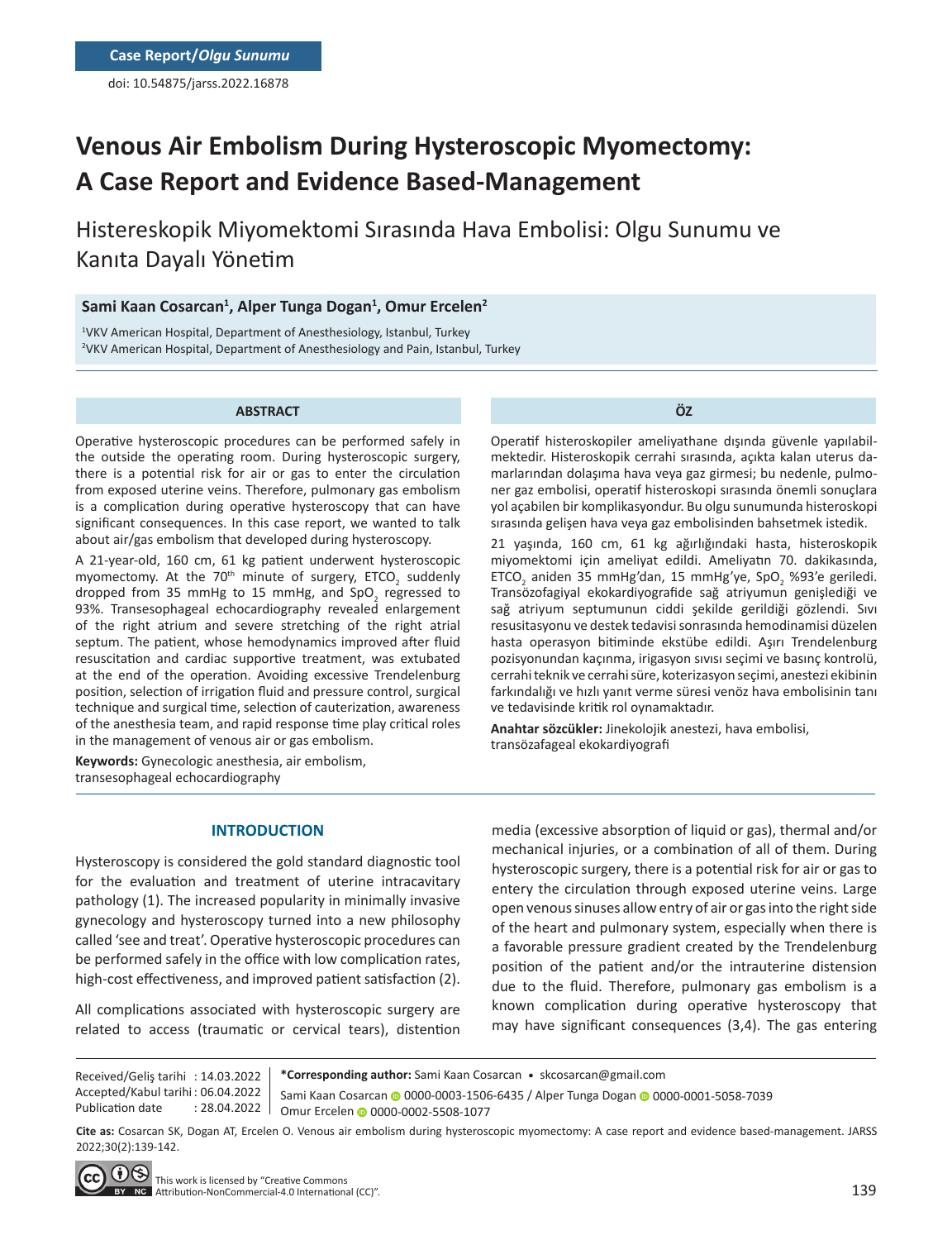the circulation may be room air (nitrogen or oxygen) through an open cervix, gas bubbles from the products of electrosurgical vaporization, consisting mainly of hydrogen, carbon monoxide, and carbon dioxide, or during insertion and removal instruments, including the hysteroscope (4).

A sudden drop in end-tidal carbon dioxide (ETCO $_2$ ) pressure followed closely by a fall in peripheric oxygen saturation  $(SpO<sub>2</sub>)$  are the characteristic signs of gas embolism. Other accompanying symptoms may vary depending on the volume and/or rate of absorption of the gas emboli. These may include decreased blood pressure, tachyarrhythmias, electrocardiographic changes suggestive of right heart failure or ischemia, and increased airway pressure (5). George A Vilos et al. reported air embolism in 5 in 5707 hysteroscopies, and Van Dijck et al. reported air embolism in 7 patients in 34 hysteroscopies. The authors mentioned the treatment algorithm with 100%  ${\sf O}_{_{2}}$  support and fluid resuscitation in all cases (4,6).

In this case report, we would like to discuss an air or gas embolism during hysteroscopy and describe our evidence based management an air or gas embolism during hysteroscopy.

#### **CASE PRESENTATION**

A 21-year-old, (height:160 cm, weight:61 kg) American Society of Anesthesiologist (ASA) I patient underwent hysteroscopic myomectomy under general anesthesia. After routine anesthesia monitoring was performed, anesthesia was induced with intravenous (IV) propofol 3 mg  $kg<sup>-1</sup>$ , and fentanyl 1  $\mu$ g kg<sup>-1</sup> and endotracheal intubation was fascilitated with IV rocuronium 0.6 mg  $kg<sup>-1</sup>$  using video-laryngoscope. Anesthesia maintenance was provided with desflurane 1 Minumum Alveolar Concentration (MAC) in 50% oxygen/ air. Intraoperative analgesia was maintained remifentanil infusion of  $0.05 - 0.1$  µg kg<sup>-1</sup> min<sup>-1</sup>. The patient was placed in the lithotomy with a 20° trendelenburg position. After dilating the cervix, the surgeon continued the submucous myoma excision using a morcellator with normal saline hysteroscopy. Myoma excision was difficult due to a large myoma, so the operation time was longer than expected. At the  $70<sup>th</sup>$  min of the operation, the ETCO<sub>2</sub> was between 30 and 35 mmHg and suddenly dropped to 15 mmHg. Since air embolism was suspected, patient's position was corrected to supine and the surgical team was informed. Inspired oxygen concentration was increased to 100%. Invasive arterial monitoring was performed by inserting a catheter into the left radial artery. Blood pressure was measured as 70/50 mmHg. Arterial blood gas analysis showed metabolic acidosis. When blood pressure dropped to 60/40 mmHg, IV 10 mg of ephedrine HCL was administered. Rapid fluid resuscitation was started and transesophageal echocardiography (TEE) was performed. In TEE images, the right atrium was enlarged, the right atrium

septum was severely stretched, the right ventricle was enlarged, and images consistent with air in the right system were very intense (Figures 1 and 2). The diagnosis of major air embolism was reported to the surgical team. No structural abnormality that could cause paradoxical embolism was observed in TEE images. There was no image compatible with air in the left system. Intraoperative electrocardiography (ECG) revealed right bundle branch block (RBBB) and ST-T changes. High-sensitive Troponin-T and Troponin I were analysed. Ephedrine (IV 10 mg) administration was repeated. After achieving 90/60 mmHg, ETCO<sub>2</sub> varied between 30–32 mmHg and SpO<sub>2</sub> was 99%. In the control TEE, the image compatible with the air in the right system completely disappeared. It was observed that the right atrium and ventricular wall tension decreased significantly. The patient, was extubated at the end of the operation uneventfully. After the operation,



**Figure 1.** Transesophageal echocardiography image of massive air embolism (image compatible with air in the right system).



**Figure 2.** Right atrial septum movement due to massive air, right atrial strain image (red arrow).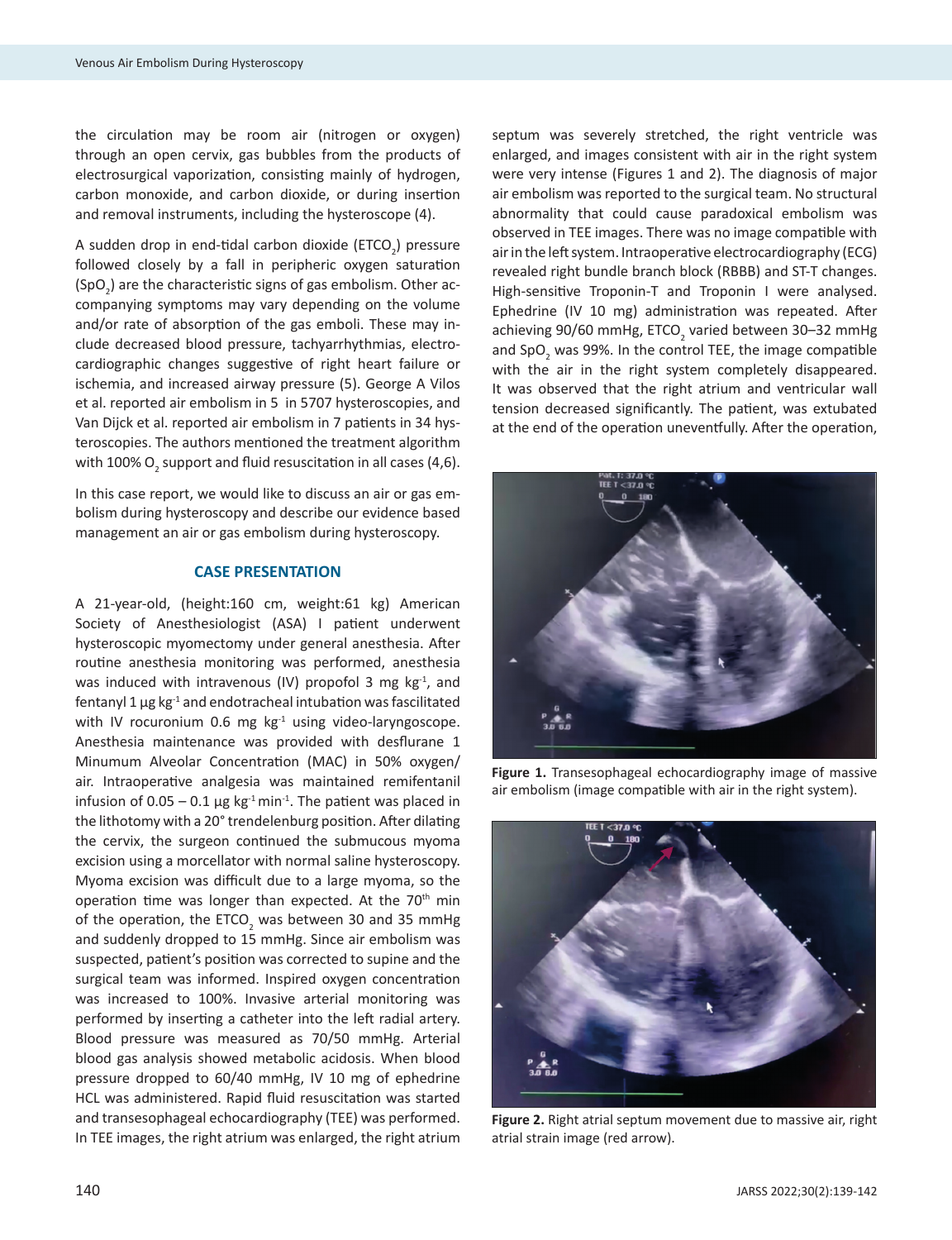T analysis and ECG were repeated, and the patient had no complaints. Electrocardiogram showed slightly decreased ST-T changes. The patient, was transferred to the gynecology ward for follow-up. Control high sensitive troponin and ECG were re-evaluated on postoperative day 1. There was no abnormality. The patient was discharged without any further adverse events.

#### **DISCUSSION**

The complication of air embolism during hysteroscopy operations was first reported in 1985 (7). The gas embolus in the pulmonary circulation causes ventilation/perfusion mismatch by increasing dead space, decreasing both ETCO<sub>2</sub> and SpO<sub>2</sub>. Large amounts of gas can mechanically obstruct the pulmonary vasculature and increase resistance to outflow from the heart's right ventricle. This puts strain on the right side of the heart and decreases left ventricular preload, cardiac output, and blood pressure. Increased pressure in the right heart may force embolus to the left heart via a patent foramen ovale and cause paradoxical arterial embolization and cerebral and cardiac complications (8,9).

Dyrbye et al in their randomized controlled trial of 50 patients undergoing hysteroscopic surgery, observed air or gas embolism by TEE in all but one patient (10). No gas embolism was observed at less than 240 mL liquid intravasation. Gas embolism was equally observed irrespective of the type of electrosurgery; however, more extensive embolism was observed when intravasation of distension fluid exceeded 1 L. High-grade air embolisms were observed in the bipolar diathermia group, likely resulting from higher intravasation in this group. A sudden decrease in ETCO<sub>2</sub> was observed in seven of the 13 patients, and a systolic blood pressure decrease exceeding 25% of baseline was noticed in 33% of the study patients. In patients with high-grade gas emboli, more than 90% showed ST-T segment changes indicating right ventricular strain (10). Similarly to the results of previous study, we can attribute air embolsim seen in our patient to the use of more than 1 L of distention fluid and bipolar diathermia.

Storm et al. presented three fatal cases with neurological sequelae with air embolism that indicates air embolism can cause severe consequences (11). In our case, early diagnosis and intervention of severe air embolism may have resulted in the patient's uneventful discharge.

This high incidence of the presence of air necessitates awareness and prompt treatment in patients scheduled for hysteroscopy. Air embolism is possible in this type of surgery, and the entire operating room team should know about this complication and how to manage it.

#### **CONCLUSION**

Degree of Trendelenburg position, volume of irrigation fluid, duration of operation, type of diathermia, awareness of anesthesia team and fast response time play critical roles in preventing air or gas embolism.

#### **AUTHOR CONTRIBUTIONS**

**Conception or design of the work:** SKC **Data collection:** SKC **Data analysis and interpretation:** SKC, ATD **Drafting the article:** SKC, ATD **Critical revision of the article:** OE **Other (study supervision, fundings, materials, etc):** OE All authors (SKC, ATD, OE) reviewed the results and approved the final version of the manuscript.

**Ethics Committee Approval:** N/A, Written informed consent form was obtained and the patient provided concent for the publication of this report. This is a case report. It is exempt from ethics committee approval.

**Conflict of Interest:** None

**Funding:** None

#### **REFERENCES**

- 1. Salazar CA, Isaacson KB. Office operative hysteroscopy: An update. J Minim Invasive Gynecol 2018;25(2):199-208.
- 2. Connor M. New technologies and innovations in hysteroscopy. Best Pract Res Clin Obstet Gynaecol 2015;29(7):951-65.
- 3. Sabsovich I, Abel M, Lee CJ, Spinelli AD, Abramowicz AE. Air embolism during operative hysteroscopy: TEE-guided resuscitation. J Clin Anesth 2012;24(6):480-686.
- 4. Vilos GA, Hutson JR, Singh IS, et al. Venous gas embolism during hysteroscopic endometrial ablation: Report of 5 cases and review of the literature. J Minim Invasive Gynecol 2020;27(3):748-54.
- 5. Grove JJ, Shinaman RC, Drover DR. Noncardiogenic pulmonary edema and venous air embolus as complications of operative hysteroscopy. J Clin Anesth 2004;16(1):48-50.
- 6. Van Dijck C, Rex S, Verguts J, Timmerman D, de Velde MV, Teunkens A. Venous air embolism during hysteroscopic myomectomy: An analysis of 7 cases. Gynecol Obstet Invest 2017;82(6):569-74.
- 7. Gomar C, Fernandez C, Villalonga A, Nalda MA. Carbon dioxide embolism during laparoscopy and hysteroscopy. Ann Fr Anesth Reanim 1985;4(4):380-2.